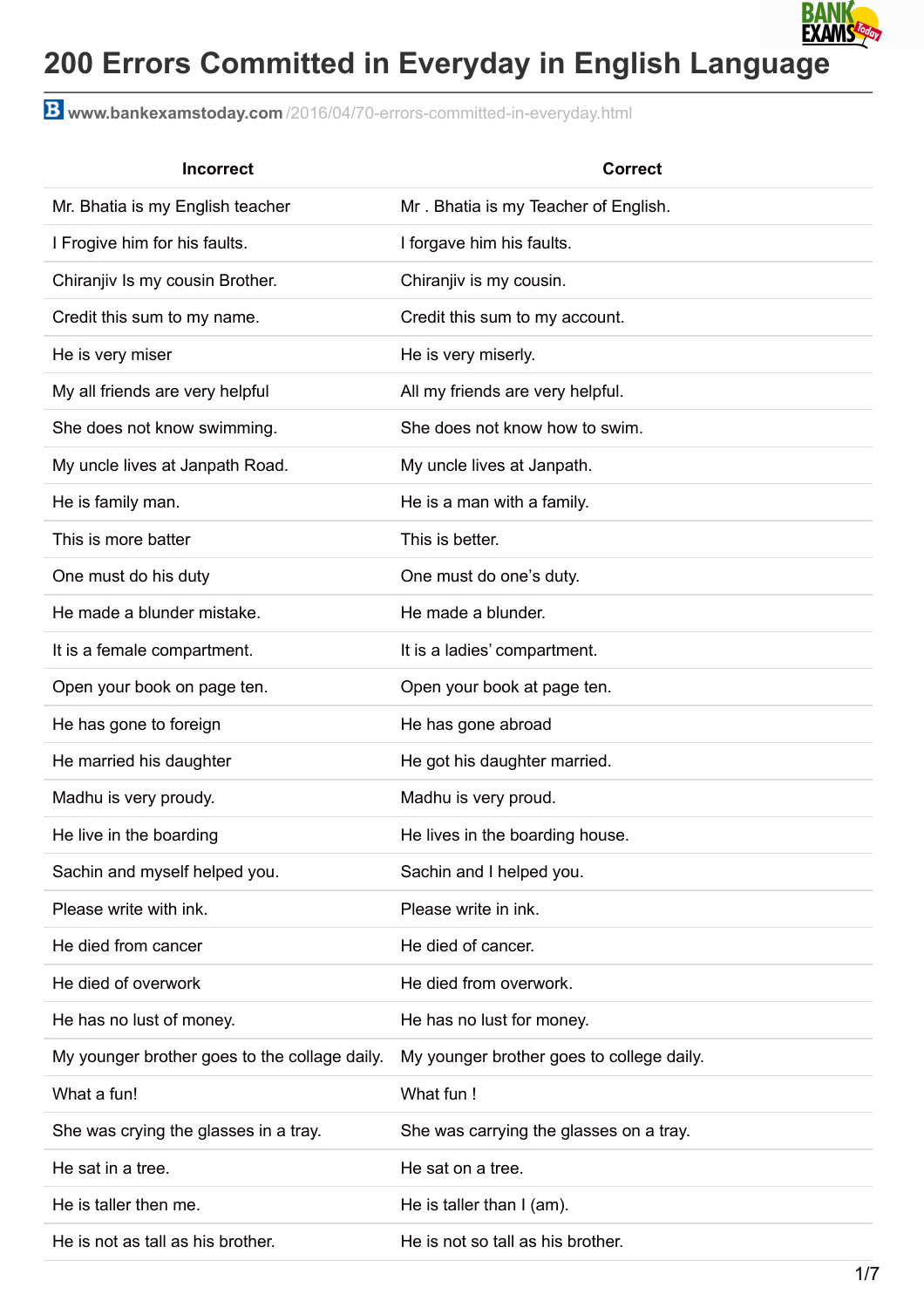

| I have lost my patience.                  | I have lost patience.                   |
|-------------------------------------------|-----------------------------------------|
| He likes cutting jokes.                   | He likes cracking jockes.               |
| You have a chance to win.                 | You have a chance of winning.           |
| Don't mention.                            | Mention not.                            |
| Are you living in Delhi?                  | Do you live in Delhi?                   |
| It is a true fact.                        | Is is a fact.                           |
| As you like.                              | As you like it.                         |
| Radha resembles to her mother.            | Radha resembles her mother.             |
| Please pay for your bill.                 | Please pay your bill.                   |
| The police is looking for the culprit.    | The police are looking for the culprit. |
| He said a lot to lies.                    | He told a lot of lies.                  |
| I believe you are better now.             | I hope that you are better now.         |
| He shirks from his studies.               | He shirks his studies.                  |
| I need a house to live.                   | I need a house to live in.              |
| I want a pen to write.                    | I want a pen to write with.             |
| I have no influence on him                | I have no influence over him.           |
| I am too happy to see you.                | I am very happy to see you.             |
|                                           |                                         |
| He invited me on tea.                     | He invited me to tea.                   |
| We go to college by foot.                 | We go to college on foot.               |
| You have no excuse to be late.            | You have no excuse for being late.      |
| Public does not like it.                  | Public do not like it.                  |
| This is somewhat true.                    | This is partially true.                 |
| I do not like the poetries of keats.      | I do not like the poetry of Keats.      |
| I prefer lassi than tea.                  | I prefer lassi to see.                  |
| Please give key to your watch.            | Please wind up your watch.              |
| There is no harm to do so.                | There is no harm in doing so.           |
| He gave a speech.                         | He made a speech.                       |
| I will return just now.                   | I will return presently.                |
| I will wait here until you do not return. | I will wait here until you come.        |
| He needs not worry.                       | He need not worry.                      |
| He hanged his head in shame.              | He hung his head in shame.              |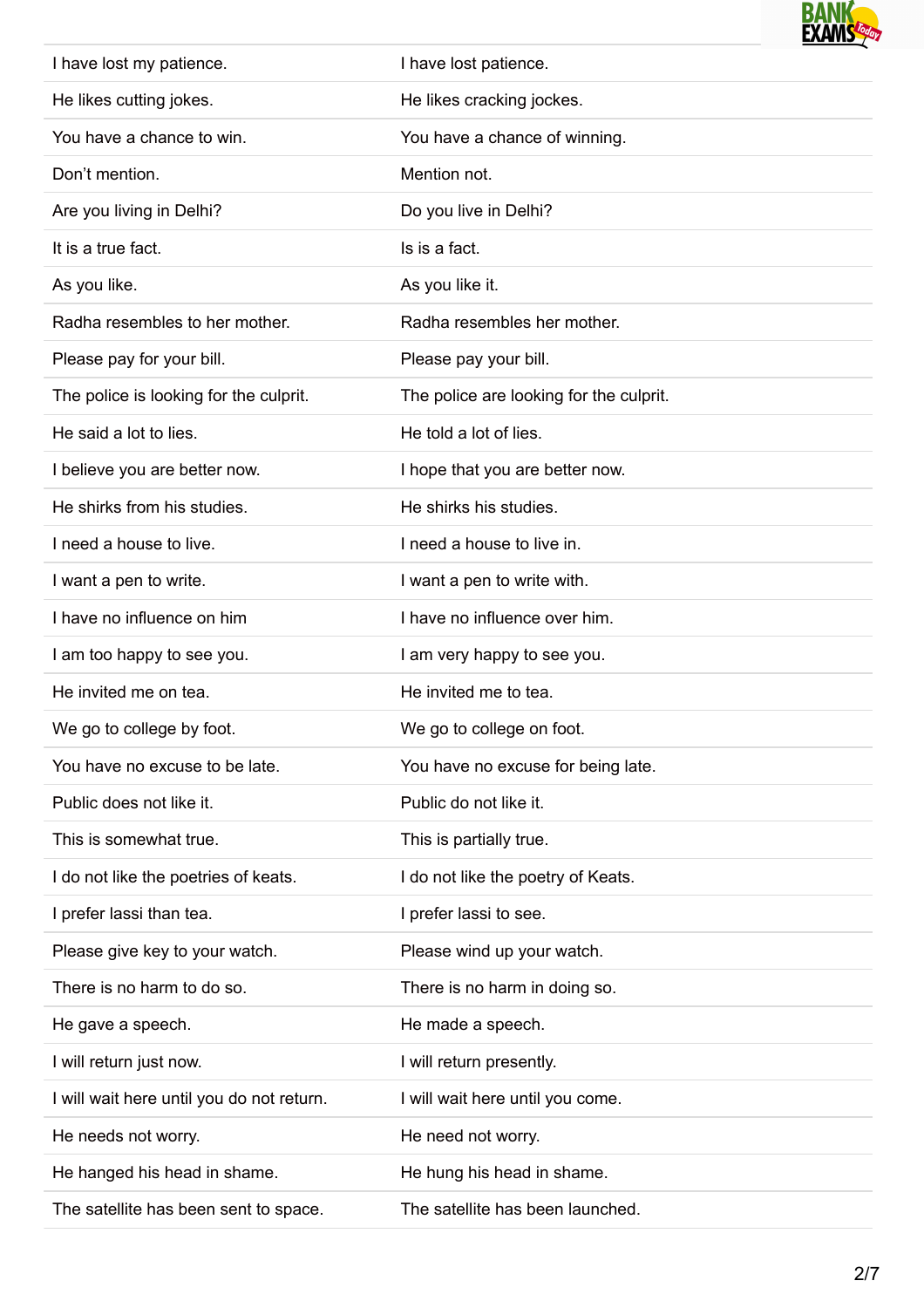

| Mohan insisted to go there.                      | Mohan insisted on going there.                   |
|--------------------------------------------------|--------------------------------------------------|
| He lives through honest labour.                  | He lives by honest labour.                       |
| Mohan and sohan are fast enemies.                | Mohan and Sohan are sworn enemies.               |
| His grandmother is died.                         | His grandmother is dead.                         |
| Send this letter on my address.                  | Send this letter to my address.                  |
| I have seen him today morning                    | I have been his this morning.                    |
| Are you a member in the committee?               | Are you a member of the committee?               |
| He is fail in Mathematics.                       | He failed in Mathematics.                        |
| We reached safely.                               | We reached safe.                                 |
| Sachin is good in English.                       | Sachin is good at English.                       |
| My elder brother is in the teaching line.        | My elder brother is in the teaching profession.  |
| I have read four-fifth of this book.             | I have read four-fifth of this book.             |
| Our teacher will take your test tomorrow.        | Our teacher will give us a test tomorrow.        |
| All his family members are mad.                  | All members of his family are mad.               |
| She does not know swimming.                      | She does not know how to swim.                   |
| Our examination starts from Monday next.         | Our examination starts on Monday next.           |
| I shall return this book after one week.         | I shall return this book in one week.            |
| Thousands were injured in the war.               | Thousands were wounded in the war.               |
| He has grown into a beautiful youth.             | He has grown into a handsome youth.              |
| There is no other alternative.                   | There is no alternative.                         |
| What is the cost of this pen?                    | What is the price of this pen?                   |
| Translate this passage from English to Hindi.    | Translate this passage from English into Hindi.  |
| I have learnt this lesson word by word.          | I have learnt this lesson word for word.         |
| I am going to cut my hair.                       | I am going to have my hair cut.                  |
| My watch is two minutes behind.                  | My watch is two minutes slow.                    |
| I asked him that why he was late.                | I asked him why he was late.                     |
| He pays more attention to Hindi than<br>English. | He pays more attention to Hindi than to English. |
| Close your door at once.                         | Shut the door at once                            |
| Verbal orders will not be obeyed.                | Oral orders will not be obeyed.                  |
| Burn the lamp at once.                           | Light the lamp at once.                          |
| Sachin has made ten goals.                       | Sachin has scored ten goals.                     |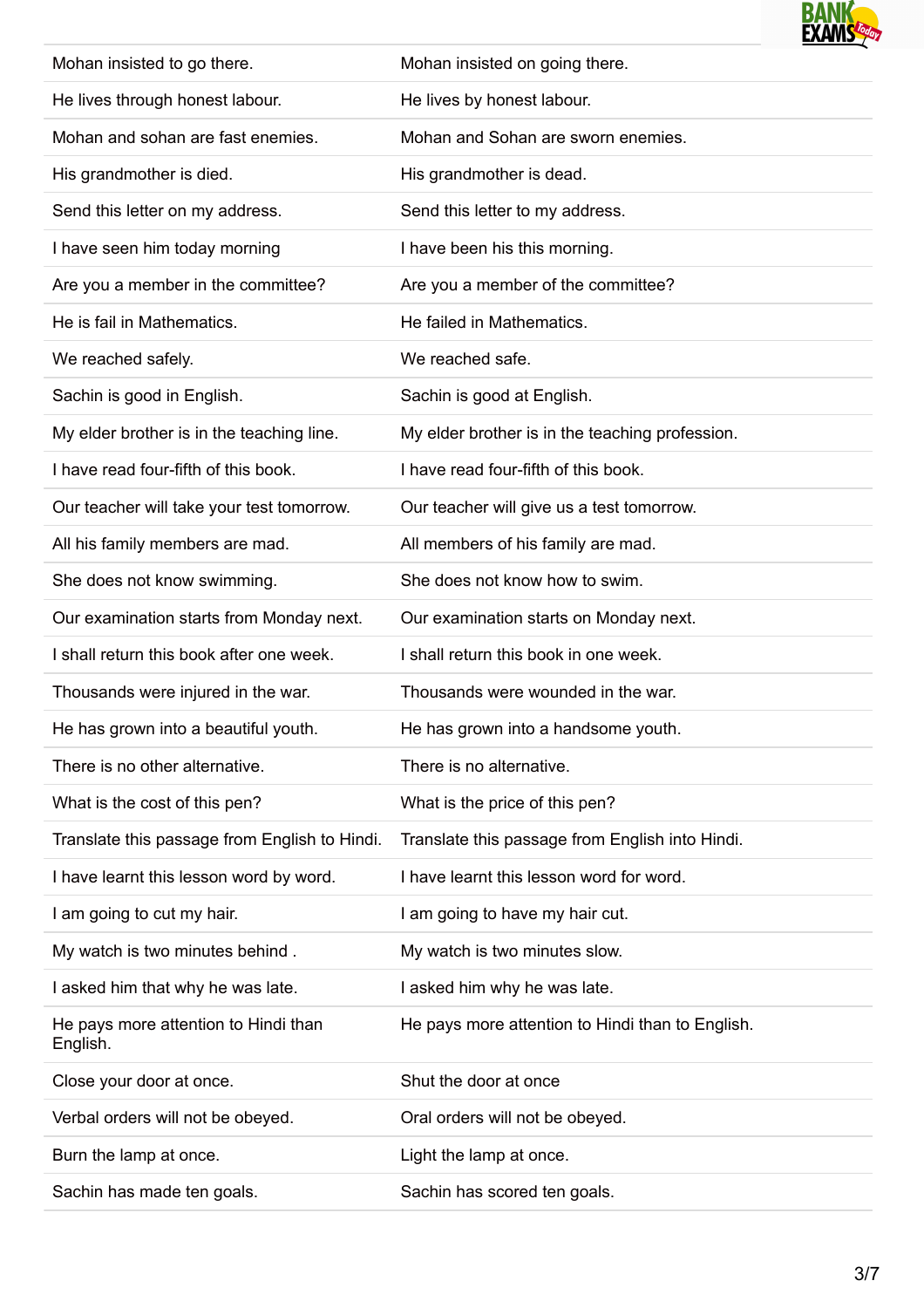

| He admitted that he had committed the<br>murder.                   | He confessed that he had committed the murder.                         |
|--------------------------------------------------------------------|------------------------------------------------------------------------|
| A dictator generally misuses his political<br>power.               | A dictator generally abuses his political powers.                      |
| This is the house whose roof leaks.                                | This is the house, the roof of which leaks.                            |
| Being a cloudy day, we did not go out.                             | If being a cloudy day, we did not go out.                              |
| It is possible to score cent per cent marks in<br>Mathematics.     | It is possible to score hundred per cent marks in Mathematics.         |
| Mohan has a thirst of knowledge.                                   | Mohan has a thirst for knowledge.                                      |
| My neighbor is five years elder to me.                             | My neighbor is five years older than me.                               |
| His service has been terminated.                                   | His services have been terminated.                                     |
| Please see the dictionary to find out the<br>meaning of this word. | Please consult the dictionary to find out the meaning of this<br>word. |
| Mohan asked his servant to bring water.                            | Mohan told his servant to bring water.                                 |
| He got down from his bicycle.                                      | He got off his bicycle.                                                |
| I lived in that hotel for two days.                                | I stayed in that hotel for two days.                                   |
| Please tell us everything in brief.                                | Please tell us everything in short.                                    |
| I shall write him tomorrow.                                        | I shall write to him tomorrow.                                         |
| We have reached the final conclusions.                             | We have reached the conclusions.                                       |
| To make dolls is his professions.                                  | Making dolls is his profession.                                        |
| Finishing his work, he went to see a movie.                        | Having finished his work, he went to see a movie.                      |
| I saw a bad dream last night.                                      | I had a bad dream last night.                                          |
| If you will abuse me, I will break tour head.                      | If you abuse me, I shall break you head.                               |
| If you will take tae, I shall also take.                           | If you take tea, I shall also rake.                                    |
| You need not to tell me all this.                                  | You need not tell me all this.                                         |
| My elder brother is in the teaching line.                          | My elder brother is in the teaching profession.                        |
| I have read four-fifth of this book.                               | I have read four-fifth of this book.                                   |
| Our teacher will take our test tomorrow.                           | Our teacher will give us a test tomorrow.                              |
| All his family members are mad.                                    | All members of his family are mad.                                     |
| Our examination starts from Monday next.                           | Our examination starts on Monday next.                                 |
| I shall return this book after one week.                           | I shall return this book in one week.                                  |
| Thousands were injured in the war.                                 | Thousands were wounded in the war.                                     |
| He has grown into a beautiful youth.                               | He has grown into a handsome youth.                                    |
| There is no other alternative.                                     | There is no alternative.                                               |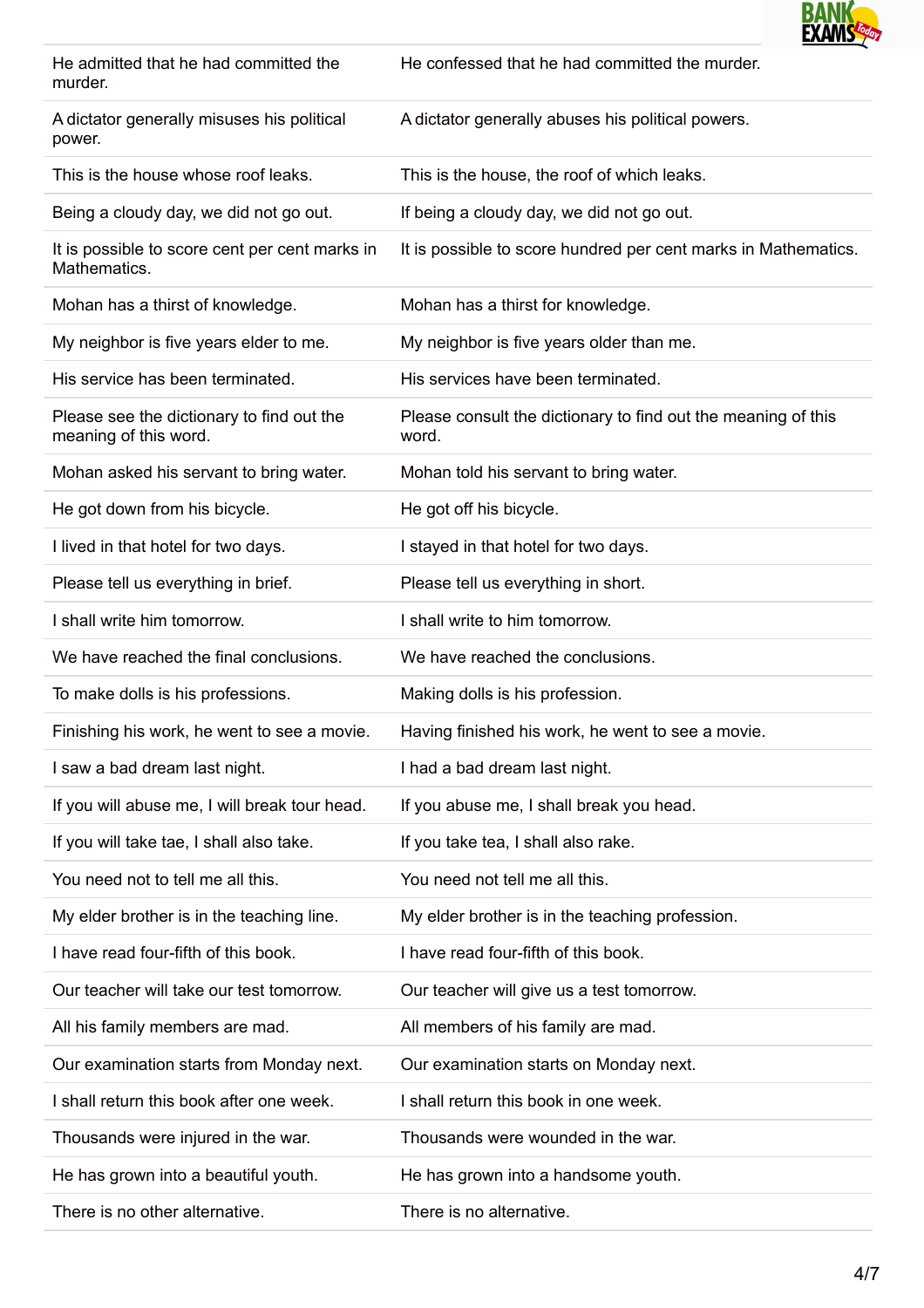

| What is the cost of this pen?                                      | What is the price of this pen?                                         |
|--------------------------------------------------------------------|------------------------------------------------------------------------|
| Translate this passage from English to Hindi.                      | Translate this passage from English into Hindi.                        |
| I have learnt this lesson word by word.                            | I have learnt this lesson word for word.                               |
| I am going to cut my hair.                                         | I am going to have my hair cut.                                        |
| My watch is two minutes behind.                                    | My watch is two minutes slow.                                          |
| I asked him that why he was late.                                  | I asked him why he was late.                                           |
| He pays more attention to Hindi than<br>English.                   | He pays more attention to Hindi than to English.                       |
| Close the door at once.                                            | Shut the door at once.                                                 |
| Verbal orders will not be obeyed.                                  | Oral orders will not be obeyed.                                        |
| Burn the lamp at once.                                             | Light the lamp at once.                                                |
| Sachin has made ten goals.                                         | Sachin has scored ten goals.                                           |
| He admitted that he had committed the<br>murder.                   | He confessed that he had committed the murder.                         |
| A dictator generally misuses his political<br>powers.              | A dictator generally abuses his political powers.                      |
| This is the house whose roof leaks.                                | This is the house, the roof of which leaks.                            |
| Being a cloudy day, we did not go out.                             | It Being a cloudy day, we did not go out.                              |
| It is possible to score cent per cent marks in<br>mathematics.     | It is possible to score hundred per cent marks in mathematics.         |
| Mohan has a thirst knowledge.                                      | Mohan has a thirst for knowledge.                                      |
| My neighbour is five years elder to me.                            | My neighbour is five years older than me.                              |
| His service has been terminated.                                   | His services have been terminated.                                     |
| Please see the dictionary to find out the<br>meaning of this word. | Please consult the dictionary to find out the meaning of this<br>word. |
| Mohan asked his servant to bring water.                            | Mohan told his servant to bring water.                                 |
| He got down from his bicycle.                                      | He got down off his bicycle.                                           |
| I lived in that hotel for two days.                                | I stayed in that hotel for two days.                                   |
| Please tell us everything in brief.                                | Please tell us everything in short.                                    |
| I shall write him tomorrow.                                        | I shall write to him tomorrow.                                         |
| We have reached the final conclusion.                              | We have reached the conclusion.                                        |
| To make dolls is his profession.                                   | Making dolls is his profession.                                        |
| Finishing his work, he went to see a movie.                        | Having finished his work, he went to see a movie.                      |
| I saw a bad dream last night.                                      | I had a bad dream last night.                                          |
| His father has resigned from his post.                             | His father has resigned his post.                                      |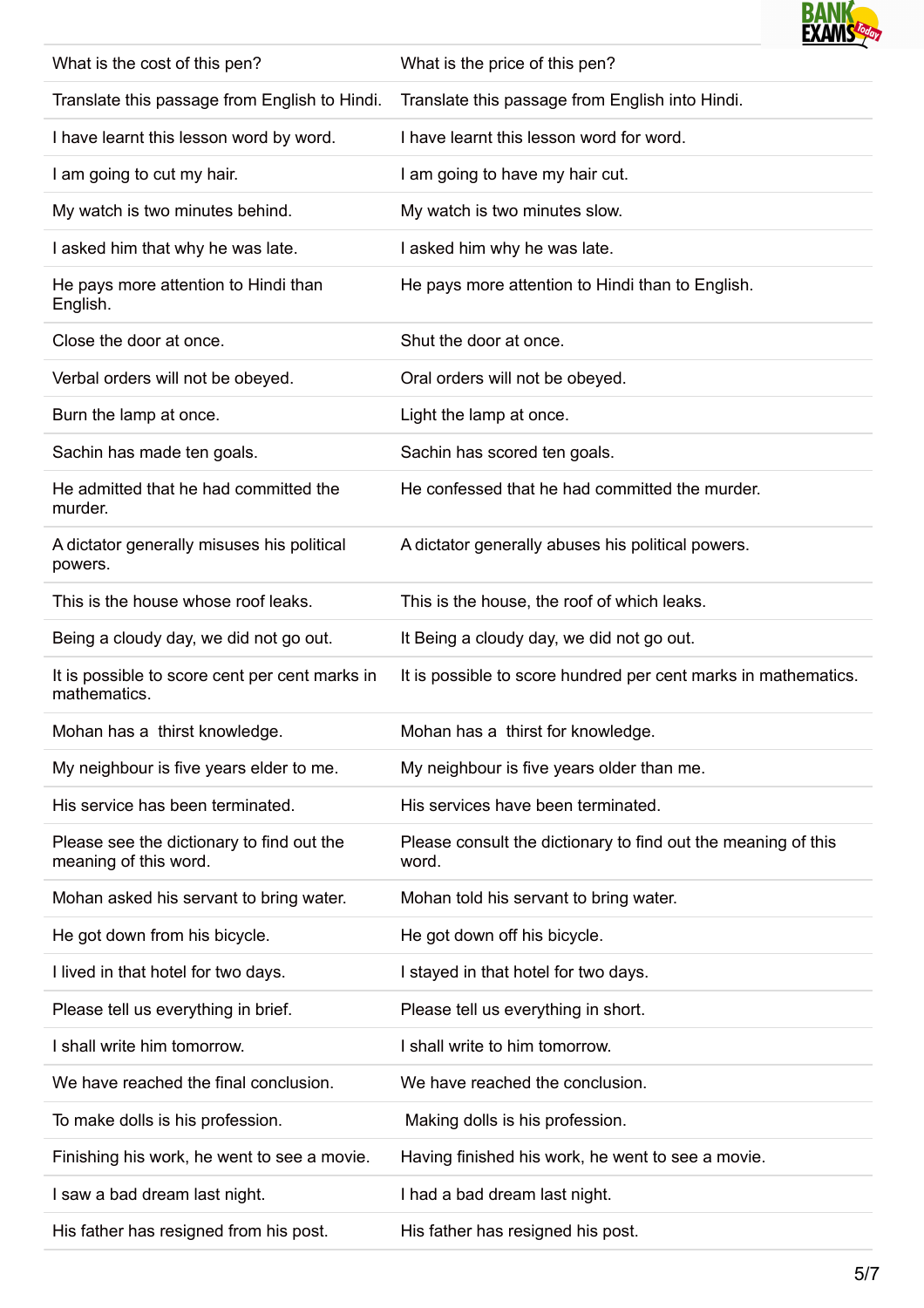

| If you will abuse me, I will break your head.              | If you abuse me, I shall break your head.             |
|------------------------------------------------------------|-------------------------------------------------------|
| If you will take tea, I shall also take.                   | If you take tea, I shall also take.                   |
| You need not to tell me all this.                          | You need not tell me all this.                        |
| Let us pass away our time in the canteen.                  | Let us pass our time in the canteen.                  |
| I cannot pull on with this man.                            | I cannot get on with this man.                        |
| First, I told him about his mistakes.                      | At First, I told him about his mistakes.              |
| Do not interfere in my work.                               | Do not interfere with my work.                        |
| I want a fresh basket of flowers.                          | I want a basket of fresh flowers.                     |
| The students will give their test tomorrow.                | The students will take their test tomorrow.           |
| The interview will be held between 10a.m to<br>12 noon.    | The interview will be held between 10a.m and 12 noon. |
| There was a hell of a rush at the tickets<br>window.       | There was a hell of a rush at the ticket-window.      |
| My hairs are black.                                        | My hair is black.                                     |
| Now, I shall go to my quarter.                             | Now I shall go to my quarters.                        |
| Law and order have to be maintained.                       | Law and order has to be maintained.                   |
| What is the cost of this shirt?                            | What is the price of this shirt?                      |
| Our examination is approaching near.                       | Our examination is approaching.                       |
| Good Night, sir, have a cup of tea.                        | Good Evening, sir, have a cup of tea.                 |
| The chairman is the wholly solely in our<br>establishment. | The chairman is the all in all in our establishment.  |
| We must fight-poverty with tooth and nail.                 | We must fight-poverty tooth and nail.                 |
| The English have left India with bag and<br>baggage.       | The English have left India bag and baggage.          |
| We go to college by foot.                                  | We go to college on foot.                             |
| I have many works to do on Sundays.                        | I have much works to do on Sundays.                   |
| He secured only passing marks in<br>Mathematics.           | He secured only pass marks in Mathematics.            |
| Please give me a ten - rupees note.                        | Please give me a ten - rupee note.                    |
| This pen is superior than that.                            | This pen is superior to that.                         |
| I am not on talking terms with Mohan.                      | I am not on speaking terms with Mohan.                |
| Sachin is our mutual friend.                               | Sachin is our common friend.                          |
| He picks up a quarrel over petty matters.                  | He picks a quarrel over petty matters.                |
| Summon could not be issued.                                | Summons could not be issued.                          |
| When you say so, I must believe it.                        | Since you say so, I must believe it.                  |